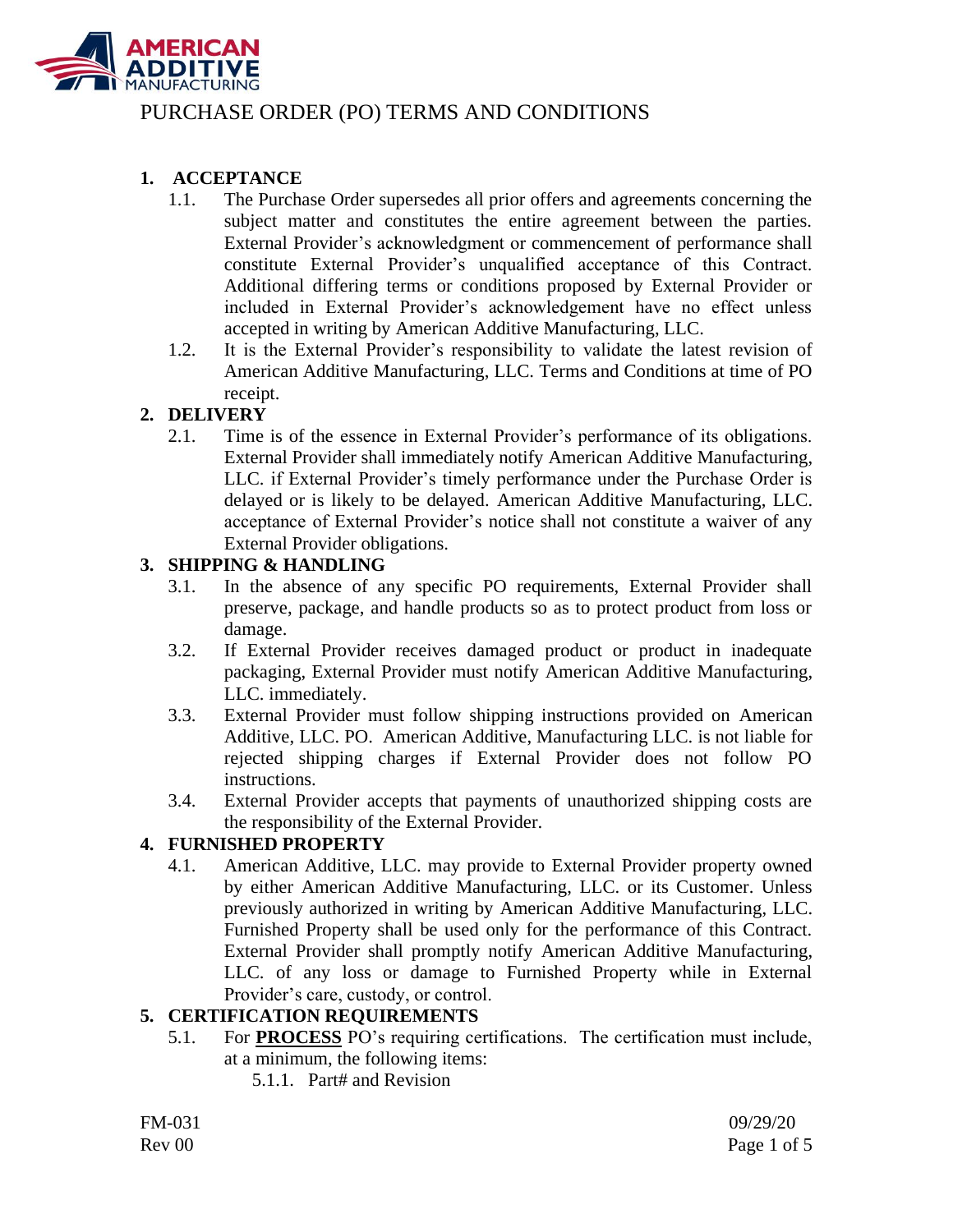

- 5.1.2. Required specification including Revision (Type, Class, Grade, etc.)
- 5.1.3. Quantity processed (quantity acceptable / rejected if required)
- 5.1.4. Date processed
- 5.1.5. Signature and printed name of authorized person attesting to the certification.
- 5.1.6. Certification on company letterhead / stationary.
- 5.1.7. American Additive Manufacturing, LLC. purchase order number.
- 5.2. For **RAW MATERIAL** PO's requiring certifications. The certification must include, at a minimum, the following items:
	- 5.2.1. Material type, including specifications.
	- 5.2.2. Required specifications with revisions listed.
	- 5.2.3. Material size.
	- 5.2.4. Material batch number / lot number.
	- 5.2.5. Country of Origin.
	- 5.2.6. Signature, printed name, and title of authorized person attesting to the results of the certification.
	- 5.2.7. Actual Chemical results when required.
	- 5.2.8. Actual Physical results when required.
	- 5.2.9. Grain size when required by specification.
	- 5.2.10. American Additive Manufacturing, LLC. purchase order number.
- 5.3. External Provider accepts that a PO is not considered fulfilled until all required certifications are provided and that they meet the requirements as defined by the PO.

## **6. MAINTENANCE OF RECORDS**

6.1. Unless otherwise specified, External Provider shall maintain complete and accurate processing records in accordance with good commercial practices for a minimum of seven (7) years from final payment of this Contract. Audit rights shall be available to American Additive Manufacturing, LLC. on all performance related reports and other records.

### **7. APPROVALS**

- 7.1. Upon receipt of a PO, External Provider shall validate that their relevant approvals are in good standing. At any time during the life of the PO, External Provider shall notify American Additive Manufacturing, LLC. if their relevant approvals have been revoked, diminished, expired, or otherwise altered. External Provider will also ensure that all sub-tier External Providers used to satisfy an American Additive Manufacturing, LLC. PO have approvals in good standing.
- 7.2. Relevant Approvals apply to the following categories:
	- 7.2.1. PRIME CUSTOMER CONTROLLED PROCESSES
	- 7.2.2. QUALITY MANAGEMENT SYSTEM (QMS)
	- 7.2.3. PROCESS APPROVALS (I.e. NADCAP)
	- 7.2.4. Other relevant approvals

## **8. NONCONFORMING PRODUCT**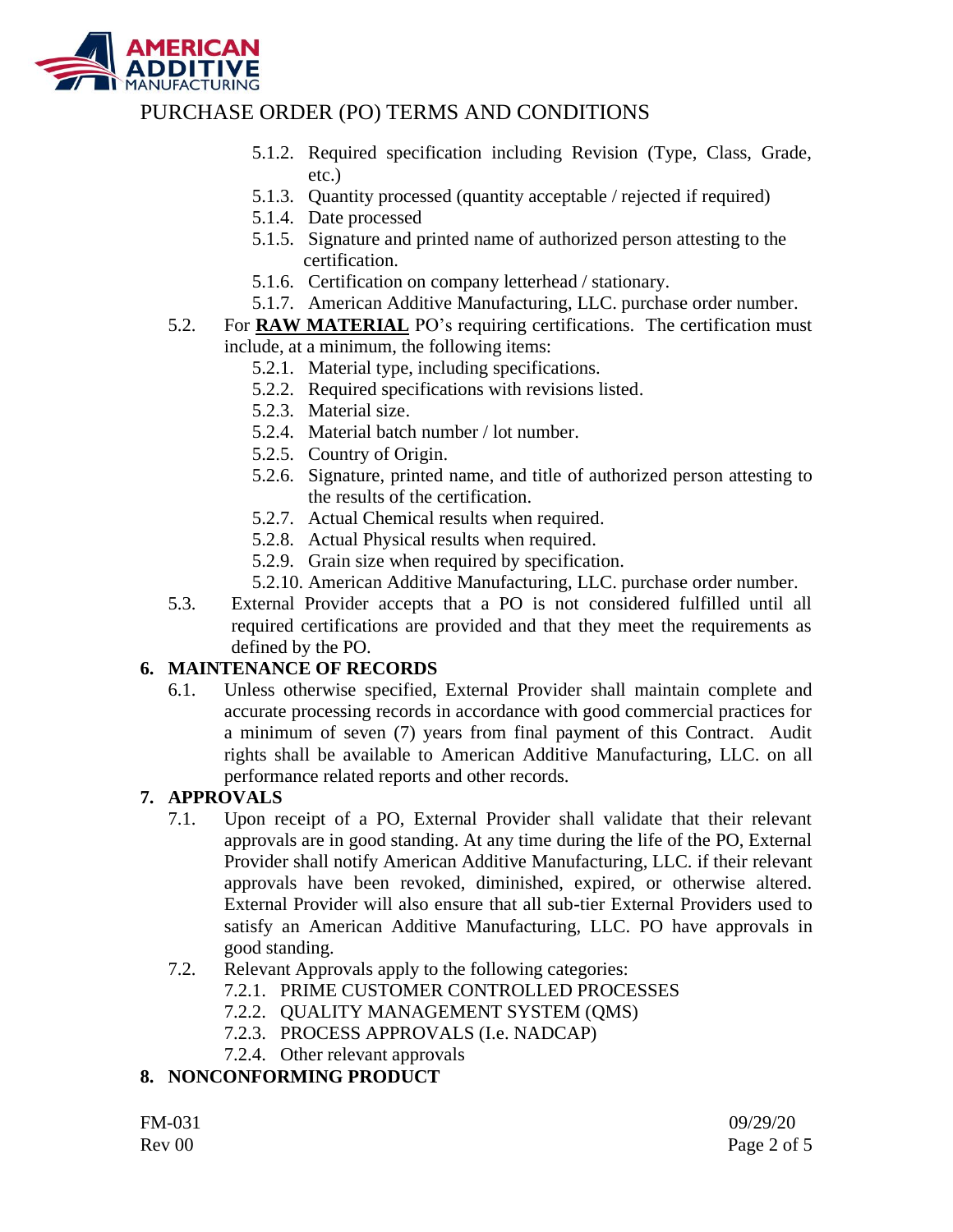

- 8.1. If External Provider suspects that nonconforming material may have been inadvertently shipped, American Additive Manufacturing, LLC. must be immediately notified. If prior notice is received, arrangements may be made to manage defective material.
- 8.2. American Additive Manufacturing, LLC.'s acceptance of product documents shall not relieve External Provider from complying with any requirements of this Contract.
- 8.3. American Additive Manufacturing , LLC. may reject any work or material which does not conform to the PO requirements.

### **9. PRODUCT/PROCESS CHANGES**

9.1. External Provider must notify American Additive Manufacturing, LLC. of any changes in product and/or process definition and obtain American Additive Manufacturing, LLC. approval prior to processing.

### **10. RIGHT OF ACCESS**

10.1. External Provider shall guarantee right of access to their facilities and applicable records to regulatory agencies, American Additive Manufacturing, LLC. customers, and American Additive, LLC., at any level of the supply chain.

### **11. FOREIGN OBJECT DEBRIS (FOD)**

11.1. External Provider shall maintain an active FOD program to make employees aware of what FOD is and the consequences of not removing FOD from production parts.

### **12. SUB-TIER FLOW DOWN**

12.1. External Provider shall flow down to sub-tier External Providers all applicable requirements in the purchasing documents, including key characteristics where required.

## **13. DOCUMENT CORRECTIONS**

13.1. Corrections to quality records must be recorded, dated and signed in ink or other permanent marking method with the original data being legible. Use of white out and correction tape is prohibited.

# **14. INFORMATION DISCLOSED TO EXTERNAL PROVIDER**

- 14.1. External Provider shall keep confidential all information, drawings, specifications, or data either furnished by American Additive Manufacturing, LLC. or prepared by External Provider specifically in connection with the performance of this PO.
- 14.2. External Provider shall not disclose such information, drawings, specifications or data except to those of its officers, employees (including independent contractors, contract labor employees and leased employees), third party vendors or subsidiaries who have a "need-to-know" the information, drawings, specifications or data for the purposes of performance under this PO, and of this provision. This provision shall not apply to information after its entry into the public domain by means other than as a result of a breach of this provision, nor shall it limit any rights the Government may have in such information.

## **15. EXPORT OF TECHNICAL DATA**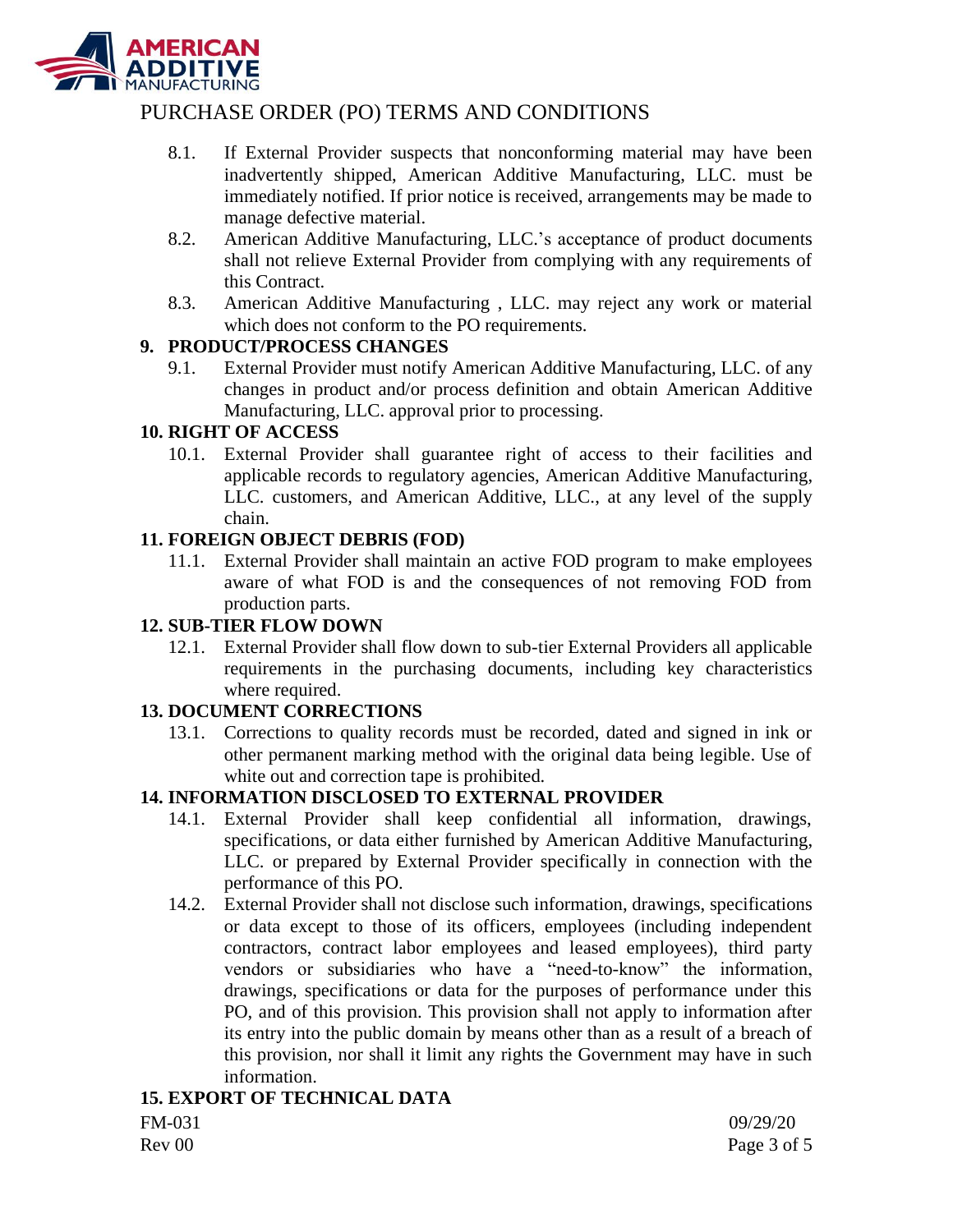

- 15.1. Information provided by American Additive Manufacturing , LLC. that is categorized on either (i) the United States Munitions List and, as such, is subject to the International Traffic in Arms Regulations (ITAR, 22 CFR 120- 130), and/or (ii) the Commerce Control List and, as such, is subject to the Export Administration Regulations (EAR, 15 CFR 730-799). Technical data that is controlled by the ITAR or the EAR may not be given to foreign persons (including foreign corporations) by a U.S. person unless and until the U.S. person has obtained the appropriate export license and/or approvals from the U.S. Government.
- 15.2. Accordingly, External Provider certifies that: 1) External Provider is a "U.S. Person" as defined in the ITAR to whom such technical data may be disclosed or that External Provider possesses the appropriate licenses and/or approvals from the U.S. Government to receive the American Additive Manufacturing, LLC.-furnished technical data under this PO, and further, 2) External Provider shall not transfer such technical data directly or indirectly to any third person or firm, country or countries unless in compliance with all applicable laws and regulations and having obtained specific written authorization from American Additive Manufacturing , LLC. in advance to effect such a transfer.
- 15.3. External Provider agrees that it will not permit any employee access to furnished technical data nor permit any employee to perform services under this PO unless such employee qualifies as a "U.S. person," defined as: (i) a U.S. citizen or national; (ii) an alien lawfully admitted for permanent resident (those possessing a valid Form I-550 or "green card"); an alien admitted following a 1986 amnesty statute; (iv) an asylee or refugee as defined in 8 U.S.C. 1324b(a)(3); or (v) an alien lawfully admitted for temporary agricultural employment.
- 15.4. The acquisition of any rights in any technical data by External Provider or by a foreign person is prohibited.

### **16. CONFLICT MINERALS**

16.1. External Provider certifies that all raw materials used to produce gold, tin, tantalum and tungsten (and any other minerals designated as "conflict" minerals by the US Government), used in fulfillment of purchase orders to American Additive Manufacturing, LLC., originate from outside the "Conflict Region" or if they originate from within the "Conflict Region", that the mines or smelters be certified as "conflict free" by an independent third party. The aim is to ensure that only "conflict free" materials and components are used in products that we procure.

#### **17. ENFORCEMENT**

17.1. Failure by American Additive Manufacturing , LLC. to enforce any provision(s) of these terms shall not be construed as a waiver of the requirement(s) of such provision(s), or as a waiver of the right of American Additive Manufacturing , LLC. thereafter to enforce each and every such provision(s).

#### **18. COUNTERFEIT PARTS**

FM-031 09/29/20 Rev 00 Page 4 of 5